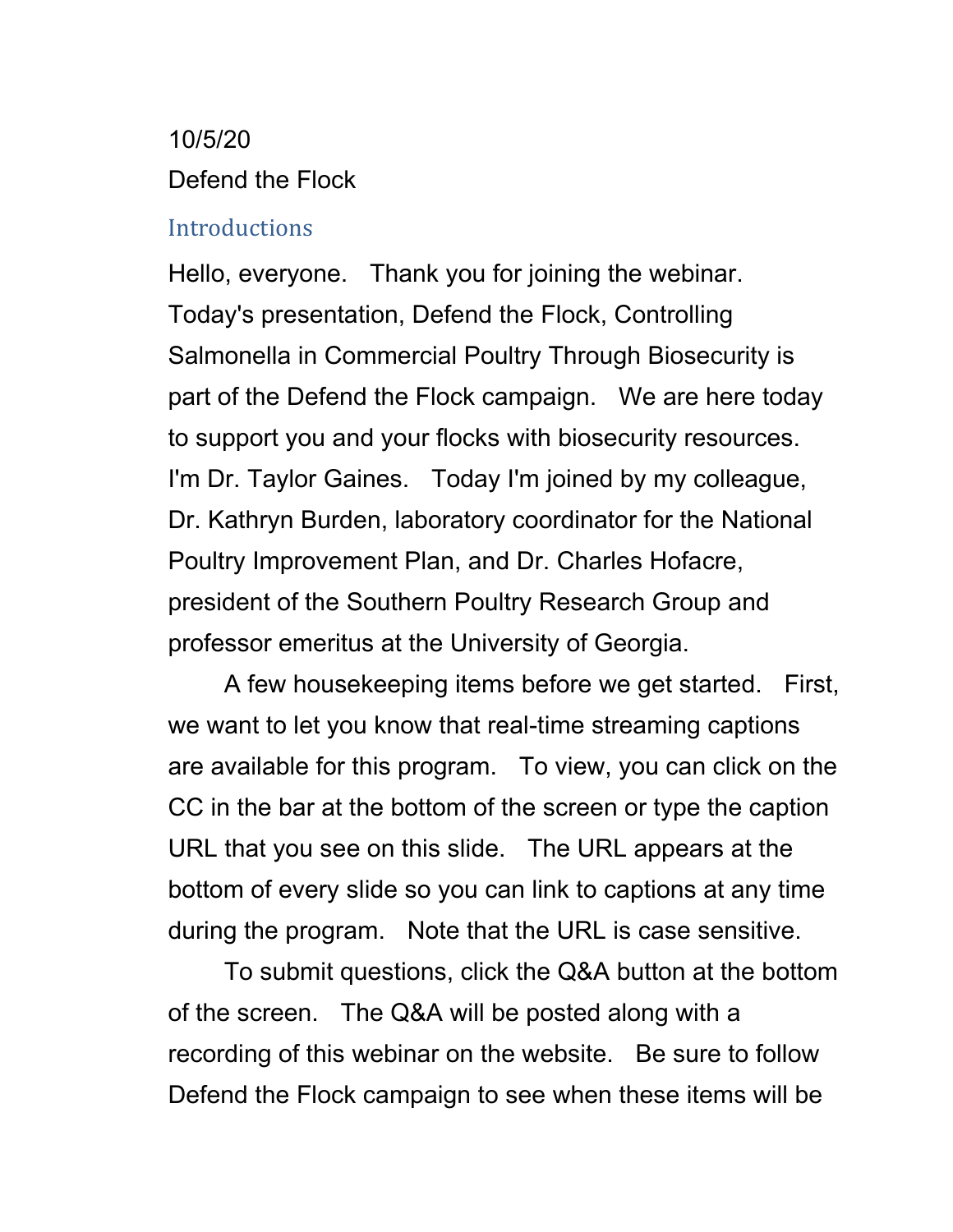posted.

Now we will take a few minutes to introduce ourselves.

I'm Taylor Gaines, I'm a veterinarian in the US poultry health team. I graduated with a DVM and a Master of Public Health from Virginia Maryland College of Veterinary Medicine. Dr. Burden tell us a little bit about yourself.

>> Thanks so much, Dr. Gaines. Hey, everyone, my name is Dr. Katy Burden. I'm the laboratory coordinator within National Poultry Improvement Plan. I got my DVM from the University of Georgia and I have a bachelor of poultry science and in dairy science.

>> Dr. Hofacre?

>> I'm Chuck Hofacre. I got my masters in poultry science and DVM from Ohio State, and master's in Avian Medicine and PhD from University of Georgia, the first veterinary that Ross breeders had in the United States, and I was at the faculty at the vet school for 18 years.

>> Thank you, Dr. Hofacre. Now we will turn things over to you to begin our discussion about Salmonella and how it affects poultry.

## What is Salmonella?

>> First off, Salmonella is a gram-negative bacteria, it's a bacteria that's in the same family as the bacteria that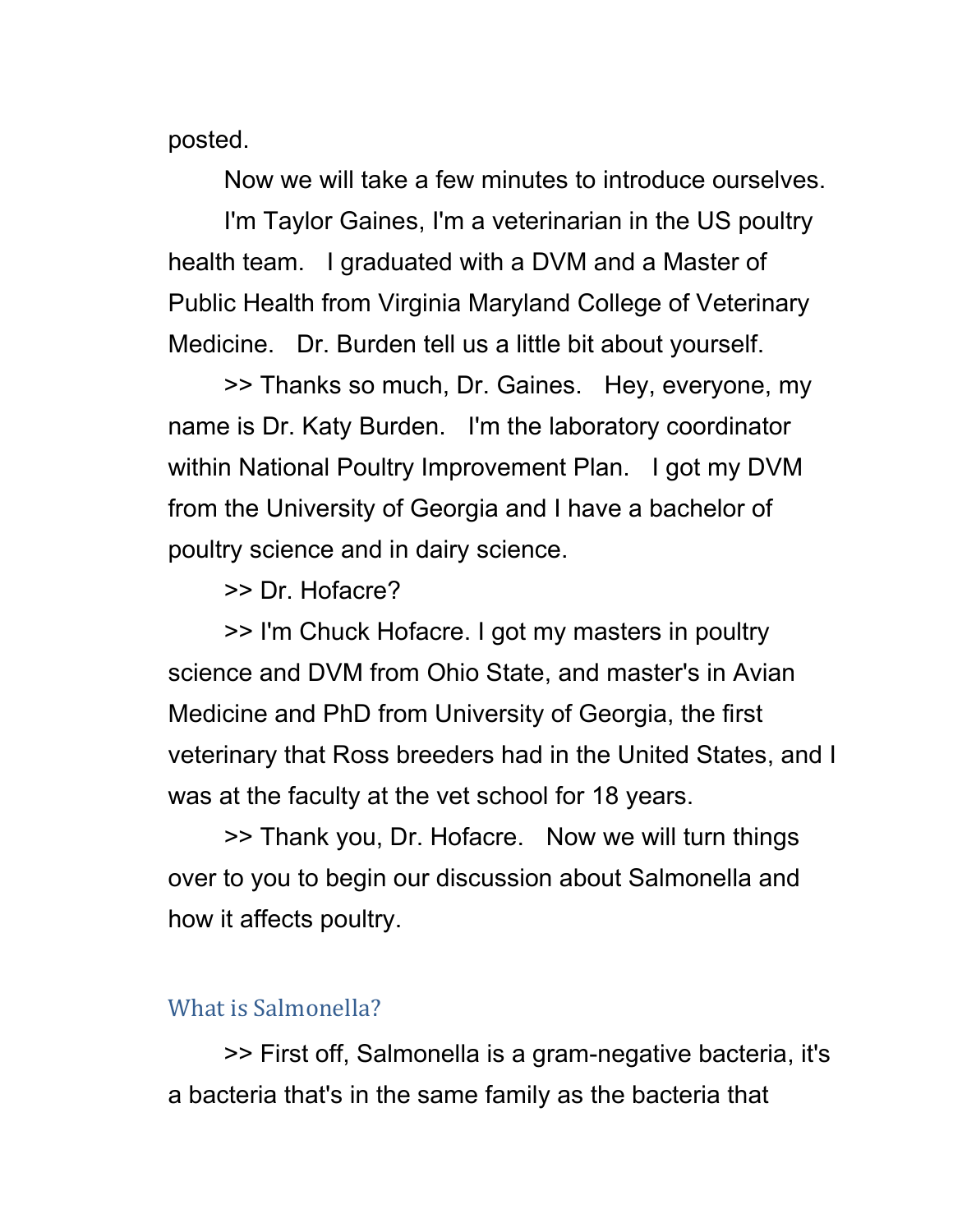causes airsacculitis most frequently in broilers and that's E. coli, so Salmonella is in that family, two major groups, there's typhoids that cause disease in chickens and the paratyphoids, those are the ones that we will spend most of today discussing. Those are the Salmonellas that can lead to food borne illness in people.

This quote from Doctor McCapes, from the proceedings of a Salmonella symposium is one of my favorites, it sums up what we are trying to fight against as we try to control Salmonella, it's an organism that has a simple life. It tries to find an intestinal tract of a host animal. And that can be multiple different species, it doesn't have to be a chicken. Multiply in that intestine and then get out of the host intestine and then find another host intestine to get into.

So, Salmonella are not all the same, there's 2,500 different Salmonella serovars within those paratyphoids. And just like people, not all those Salmonella behave the same. Some are heat tolerant, some live only in the intestines and won't get into the internal organs, some survive a long period of time for years in a dry environment. We can't think of Salmonella as all being the same. Therefore, the strategy that we put in place to eliminate or reduce the level of Salmonella in our flocks may vary with the Salmonella serovar that we have infecting those flocks.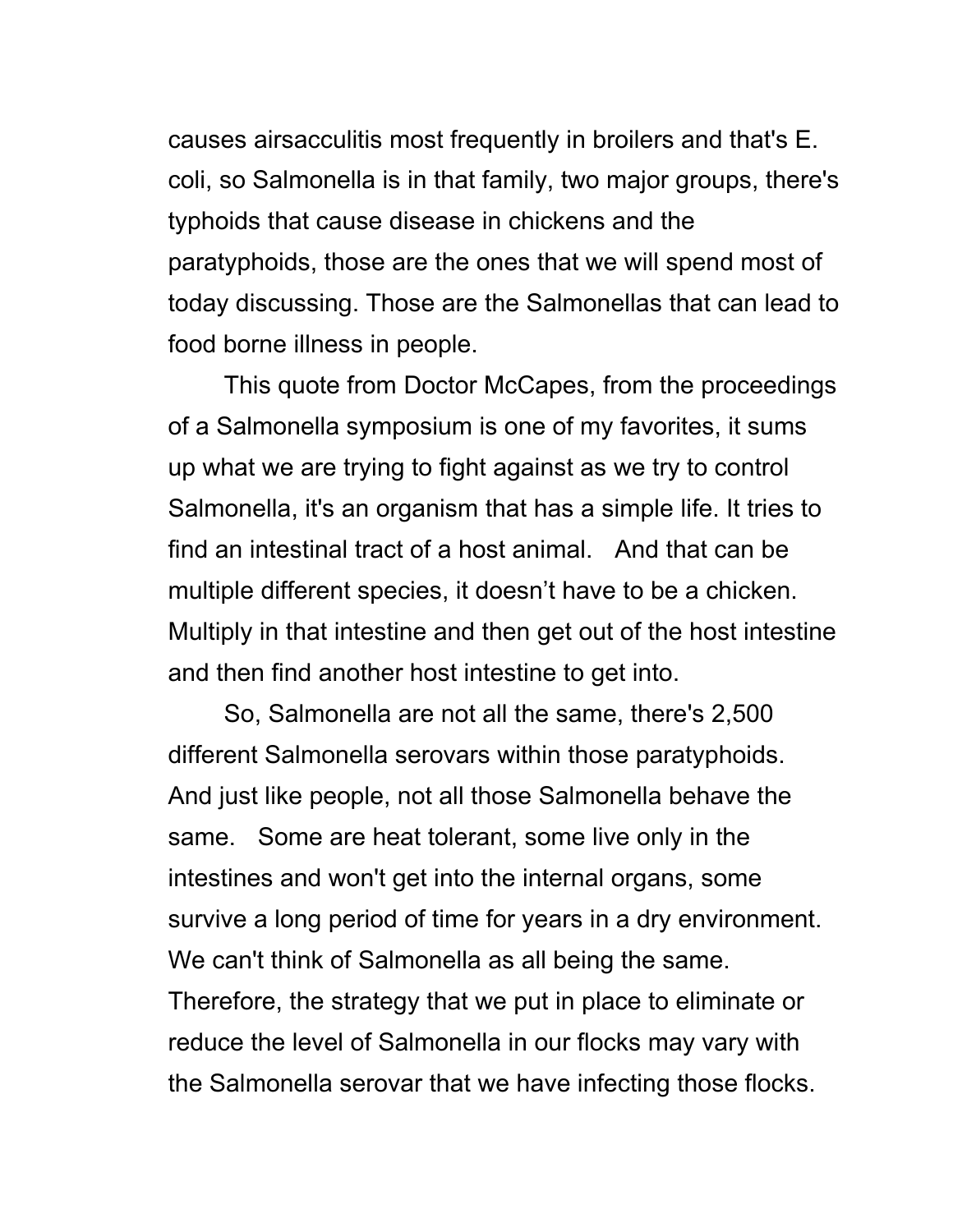Next slide, please.

We can't forget the typhoids, because the typhoids, Salmonella pullorum, Salmonella Gallinarum, nearly wiped out the broiler industry and breeder industry in the United States in the 1930s, it's really the impetus for the creation of the National Poultry Improvement Plan. Because these two types are, they specifically infect chickens, they won't make people sick, but they will kill hens. So adult chickens can be killed by this. It will have a negative impact on their body weight, reduced egg production and the typhoids are diseases that we have tried to eradicate from poultry in the United States.

An example, one of the old names for Salmonella pullorum is bacillary white diarrhea, bacteria diarrhea in baby chicks, you can see that picture in the left, that's Salmonella Gallinarum, it makes baby chicks sick if they get Salmonella pullorum or Gallinarum from the hen.

Next slide.

So, let's talk more about the paratyphoids, next slide.

#### Sources of Salmonella and How it Spreads

The sources of Salmonella for, are hens or for broilers is a long list. Because Salmonellas aren't specific host in a chicken. And we will talk some about each one of these.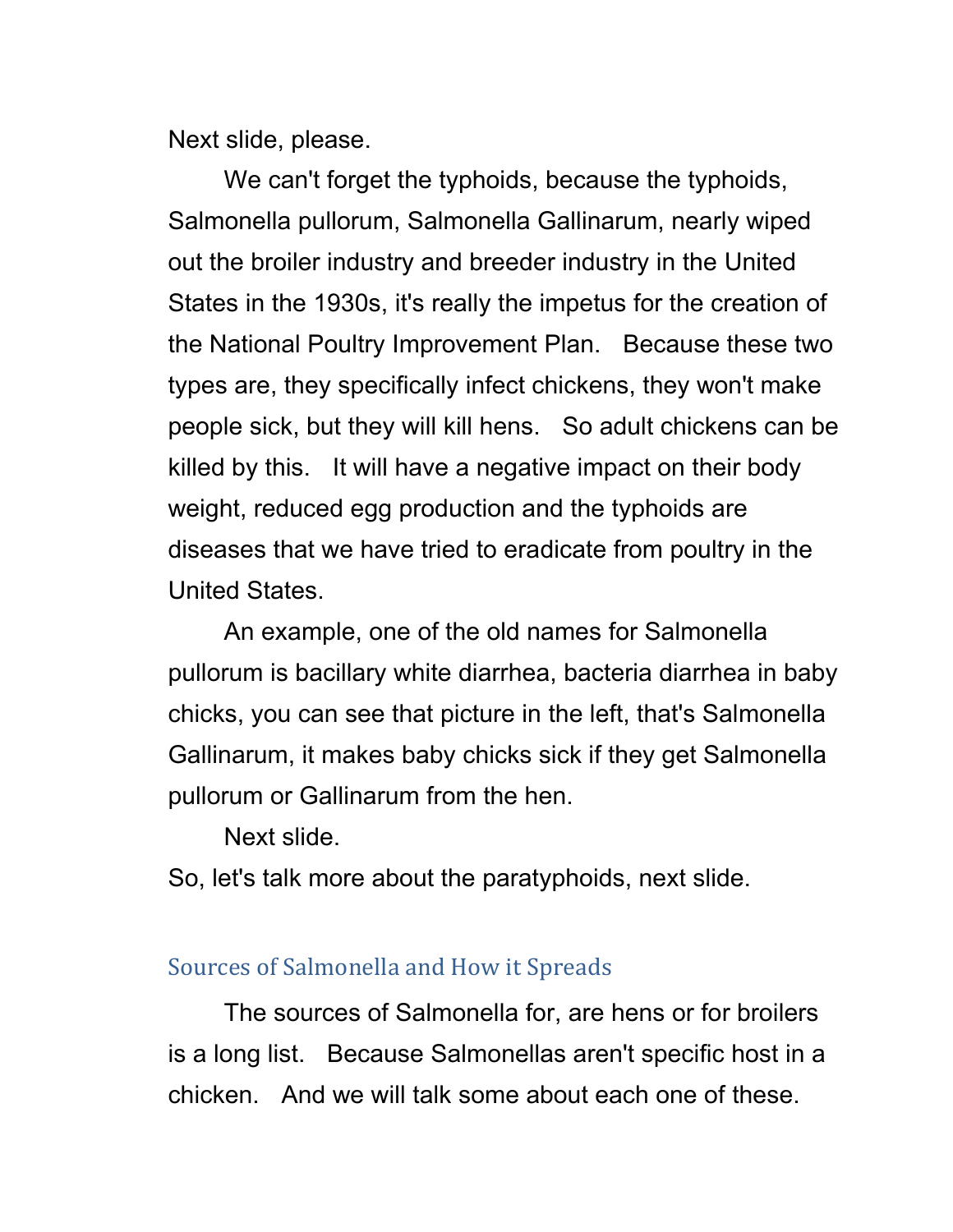Next slide.

Keep in mind that Salmonella can be transmitted from one generation to the next generation. That's why NPIP began working with the elite pedigrees and the GGP's and the grandparents of the primary breeders so we stop this could from coming down through the chain. We also want to look at the paratyphoids, to try to keep them from transmitting from one generation to the next and getting all the way down to the consumer and causing food borne illness.

Next slide.

So, I will give you an example of why I think Salmonella can be transmitted from one generation to the next. Doctor John and I did a study many years ago, what we look at 49 poultry farms made 200 almost 40 farm visits, collected almost 7500 samples, and 1600 isolates of Salmonella. We also had the primary breeder for that broiler company supply us with Salmonella isolates so we can see through the generations. And what we found was the next slide, please.

That the major Salmonella was Salmonella Kentucky. And we fingerprinted it and we called it Salmonella Kentucky number one. We found others, but that Salmonella Kentucky number one, that fingerprint was exactly the same Salmonella that we found in the primary breeders, we found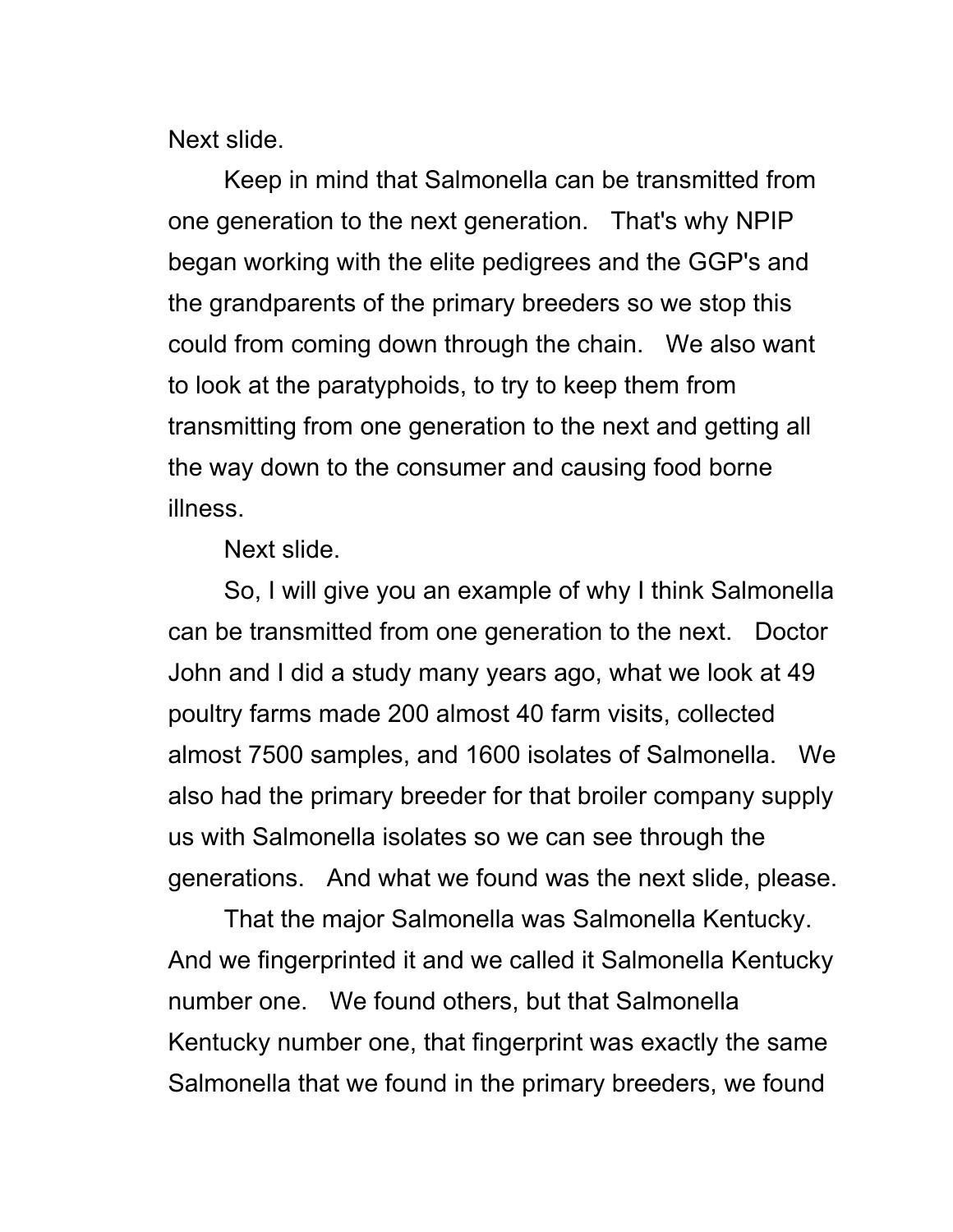it in the pullets, we found it in the adult hens, in the broiler house, and we also found it in ceca in the processing plant. So, the same type, Salmonella Kentucky was being transmitted all the way through multiple generations all the way to the processing plant.

That's why it's important for us to reduce or eliminate Salmonella at each of those steps through the broiler production chain.

Next slide, please.

So, is Salmonella actually truly egg transmitted? Doctor Richard Gast at USDA here in Athens, Georgia, looked at the true transovarial transmission of SE he infected hens with SE cracked the outside of the eggs and cultured just the internal eggs, one in 20,000 eggs had Salmonella on the inside. We know the rate of transmission is higher than that. My opinion, why so much Salmonella ends up going through the generations, is that as the egg cools, the hen lays an egg, the temperature is, say 150 degrees, the outside temperature is 46 degrees, the minute that egg comes out of that hen, it begins to cool. It begins to cool and suck air in from around that nest, wherever that egg is being laid. Or if it's on the floor, floor eggs. In the summertime, if we have eggs in a cooler, and take them out, what happens when you have a glass of iced tea in the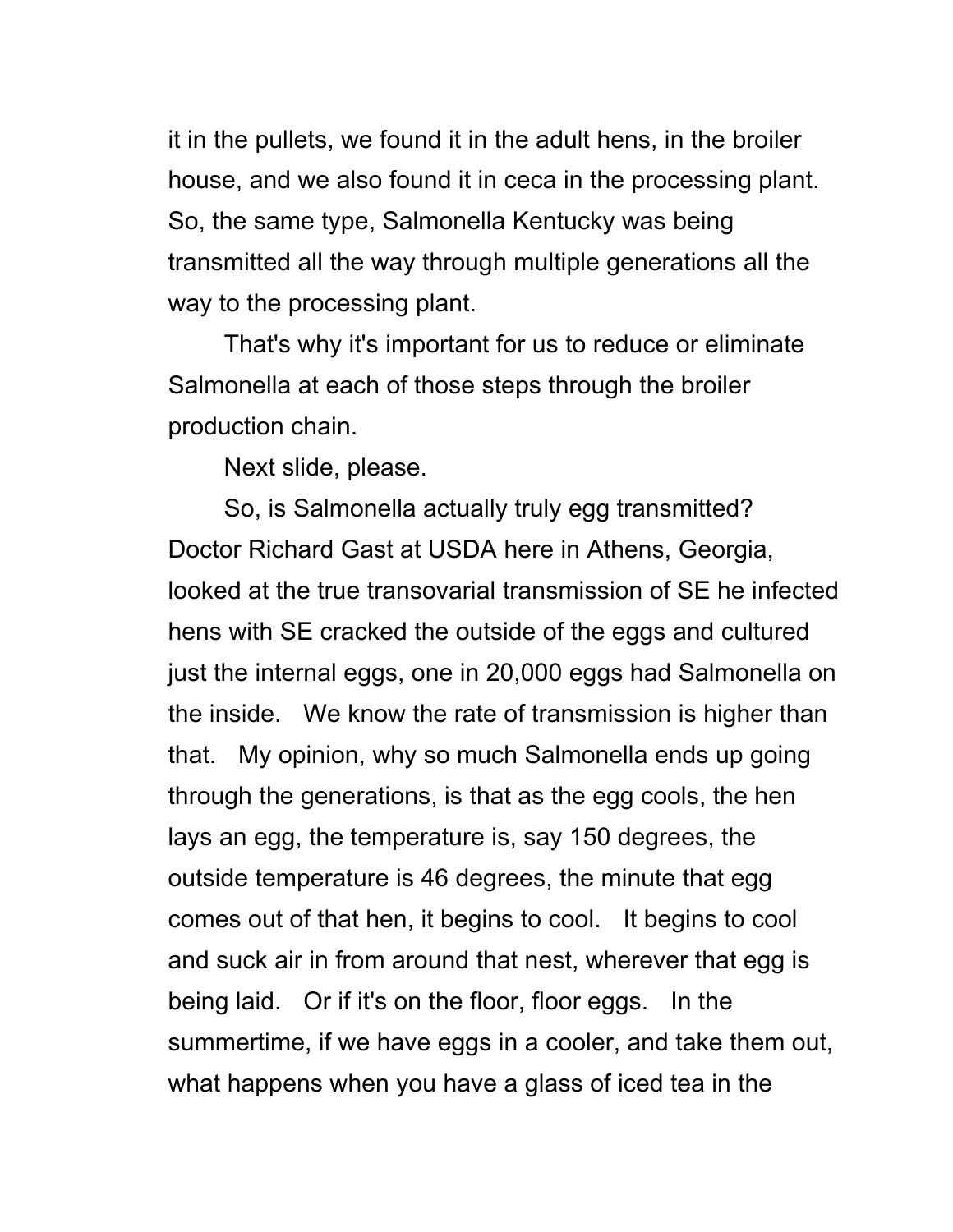summertime and you walk outside? It sweats. Well, that sweating allows bacteria to get into that egg. So, egg cooling, egg sweating, cleanliness of shell eggs, is very important for us to reduce the transmission of Salmonella from one generation to the next.

Next slide, please.

## Controlling Salmonella

To me, controlling Salmonella is a numbers game. We want to reduce the number of Salmonella that our flocks are exposed to, we can reduce it by biosecurity, by reducing the Salmonella in inputs into that flock or by the interventions that we put in place to help reduce the level of Salmonella that our hens are exposed to. A hen that's older can keep from becoming infected with Salmonella by, as many as 100 to a thousand Salmonella cells by some of the, by normal flora and by other immune responses say from vaccinations. So, if we keep the numbers low, then the natural protective mechanism by the older bird can help reduce the chance of colonization. Next slide, please. How can we control Salmonella in our poultry? Well, once Salmonella is established in a flock of birds, it's nearly impossible to eliminate that Salmonella. So, our goal needs to be, don't let them be infected in the first place. Even antibiotics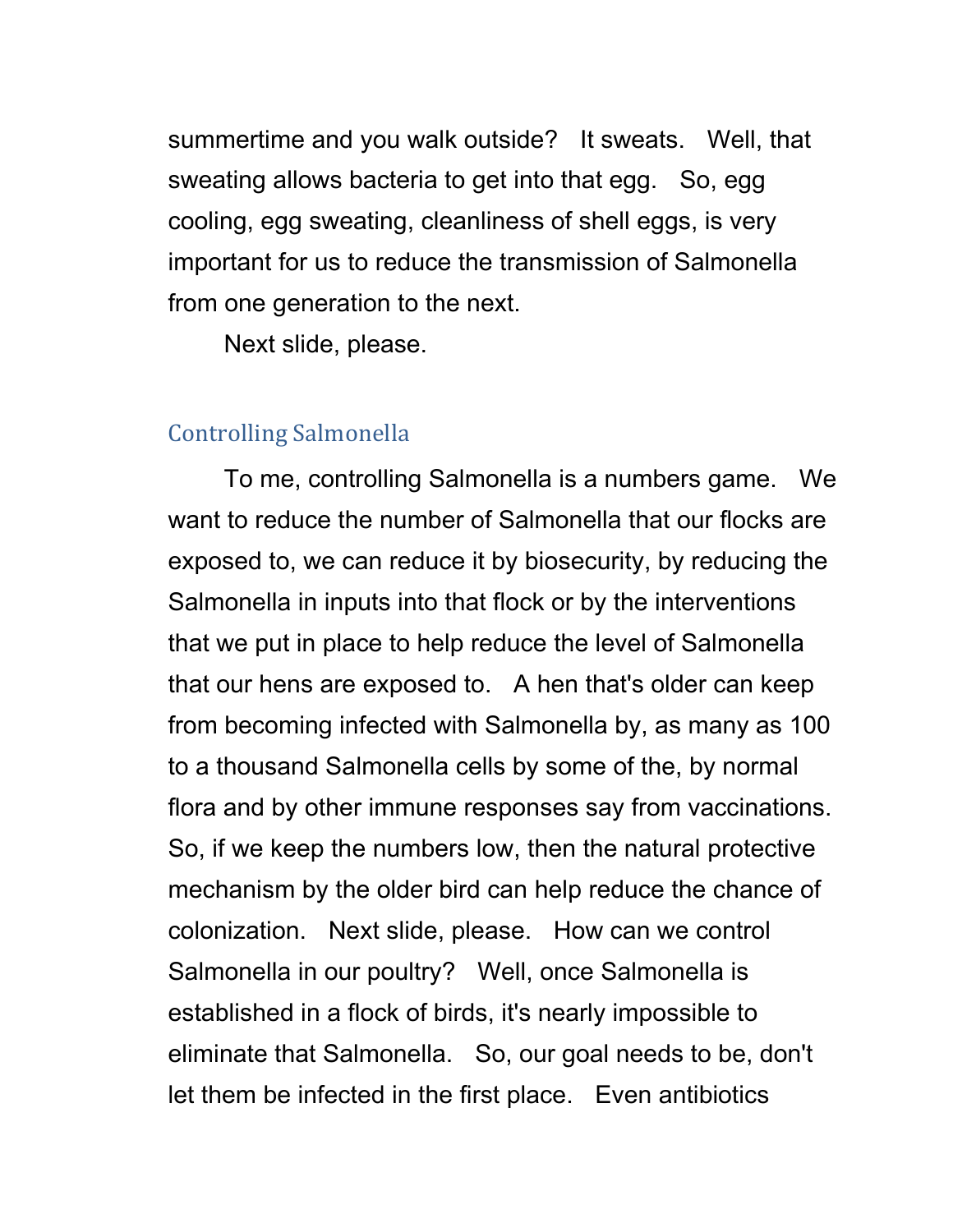cannot be very successful in eliminating Salmonella positive flocks and making them become Salmonella negative.

So, once introduced, once a flock is Salmonella positive, it's difficult to eliminate and we have to test the birds or their environment to determine if Salmonella is present. And one way to test a breeder hen environment or breeder hen flock is to culture the chick papers from the hatchery. Because if they have transmitted it to the next generation, it will show up in that meconium, the first feces from baby chicks.

Next slide.

A flock of hens that is positive for Salmonella really the only opportunity to eliminate it is to eliminate that flock of hens. That seems pretty harsh, but in my experience of dealing with Salmonella for almost 40 years, is that once a breeder flock is positive, they are always going to be positive and they will intermittently shed. It can take a long time to eliminate Salmonella by this stamping out method. But in reality, that's the only way to do it, to eliminate it, especially those that can cause human illness like Salmonella, typhimurium. So, biosecurity is not going to completely eliminate the risk but help us reduce the numbers.

Next slide. So, this student whose now a veterinarian over in the UK, I asked him to stand in front of a mirror, I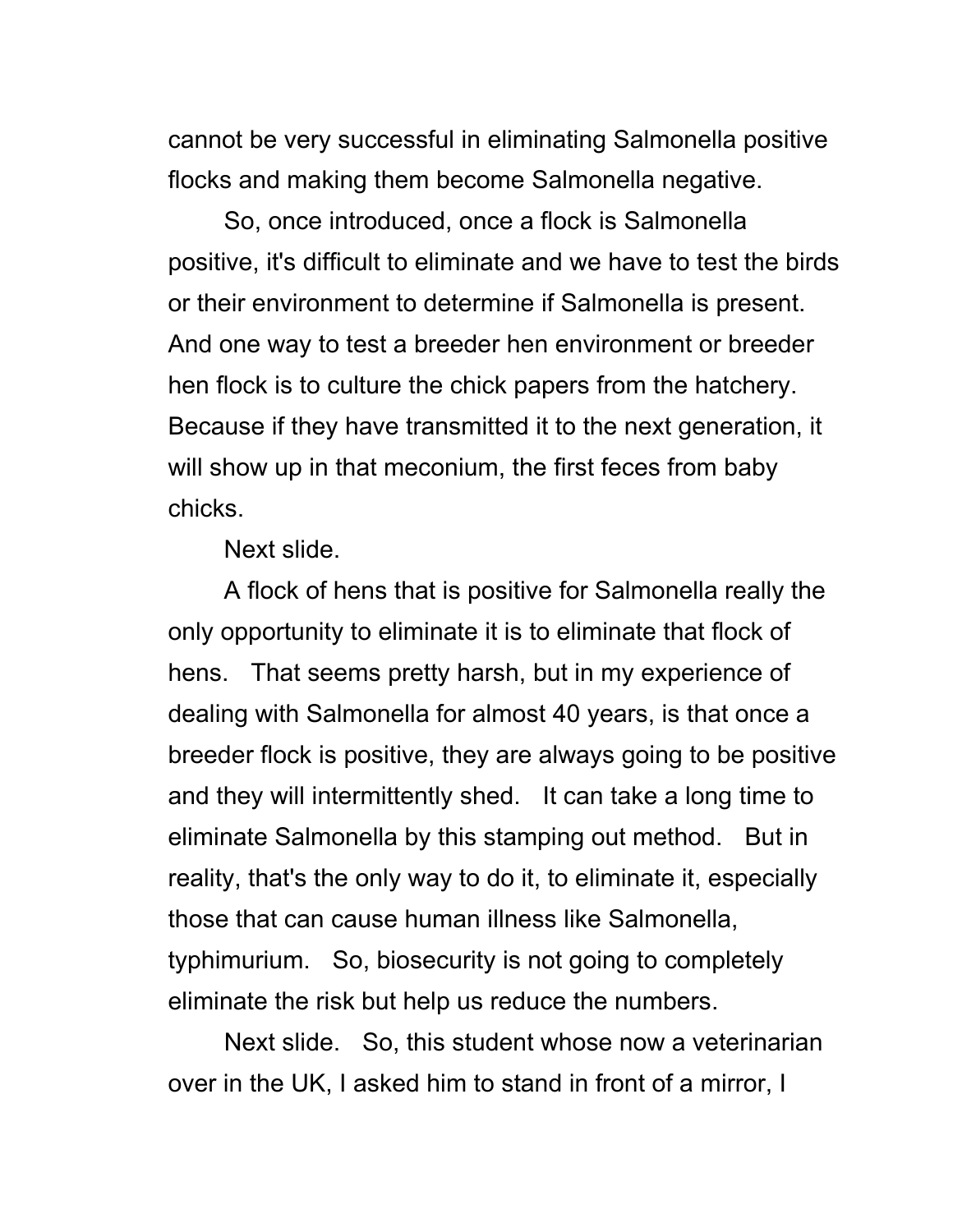want you to stand in front of a mirror, you as a poultry manager, are the most critical factor, the decisions you make in managing your flocks are critical in your success to control Salmonella. Next slide.

## How to prevent Salmonella from getting into our flocks

So, how do we prevent Salmonella from getting into our flocks? Next slide.

If that square box in the center is our chicken house, and we have a brand new chicken house, never put any chickens in there, never put any feed, never go into that house, don't let any insects get in there, we are not going to have Salmonella in that house. But the minute we bring in chickens or people or litter or feed or let rodents or wildlife get in this there, we have the opportunity for Salmonella to come in there. Rather than focusing on all those things at once, let's break it down and look at those areas that may be the most critical for us, for one complex, insects may be the big problem. For another complex, it might be vehicles. Or people. So, it's not always the same in every location, nor is it the same for every poultry house.

Next slide.

Flies. Since you were a child, what do you do when a fly lands on our plate? You are out having a picnic. You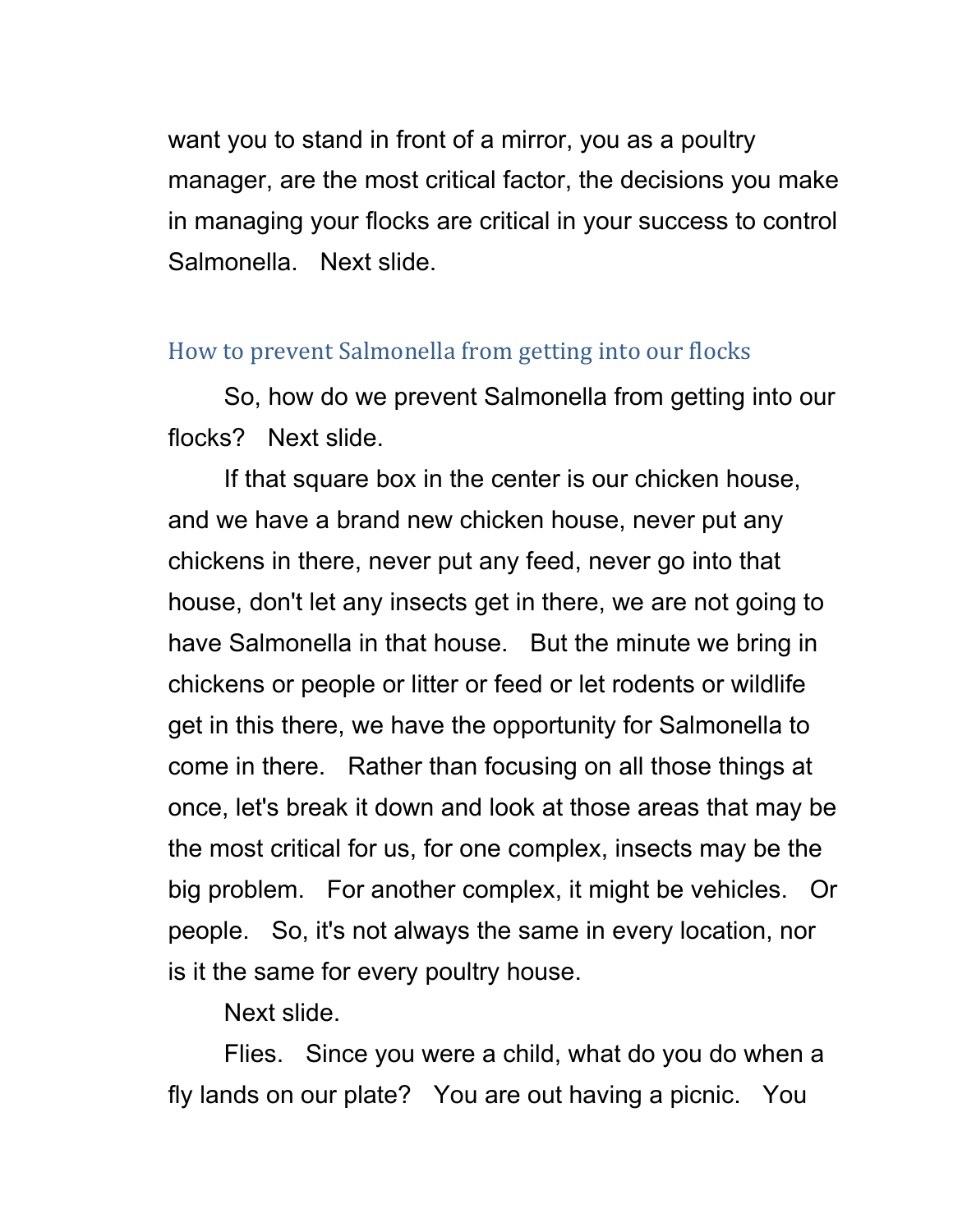shoo it away, because your mother told you flies carry germs, well, Salmonella is a germ, and flies can carry Salmonella for as far as three miles. Just the common house fly can be a source of Salmonella. Next slide.

Darkling beetles, I don't think there's a chicken house in the United States, maybe very few in the world that don't have darkling beetles. These guys live down in the litter, they burrow in the litter and burrow into the dirt floor, they will do it through seven stages, those worm looking things are the pupa, and the adults are the dark black beetle. And that is the gizzard of a baby turkey. If I were to put a pile of feed in front of a bunch of chickens or turkeys, which do you think they are going to eat? They are probable going to eat the beetles, they look for things scurrying around. University of Arkansas found that Salmonella typhimurium can live in the intestines of a beetle for at least of 60 days, it might be longer. So if we have a downtime of 60 days, that doesn't necessarily mean that we have gotten rid of all the beetles, we may have cleaned and disinfected but if the beetles come back in and they can still have Salmonella in their intestines and a chicken eats the beetle. We haven't made a whole lot of headway. Next slide. There are three species of rats and mice that live and can be commonly found in chicken houses in the United States. The roof rat,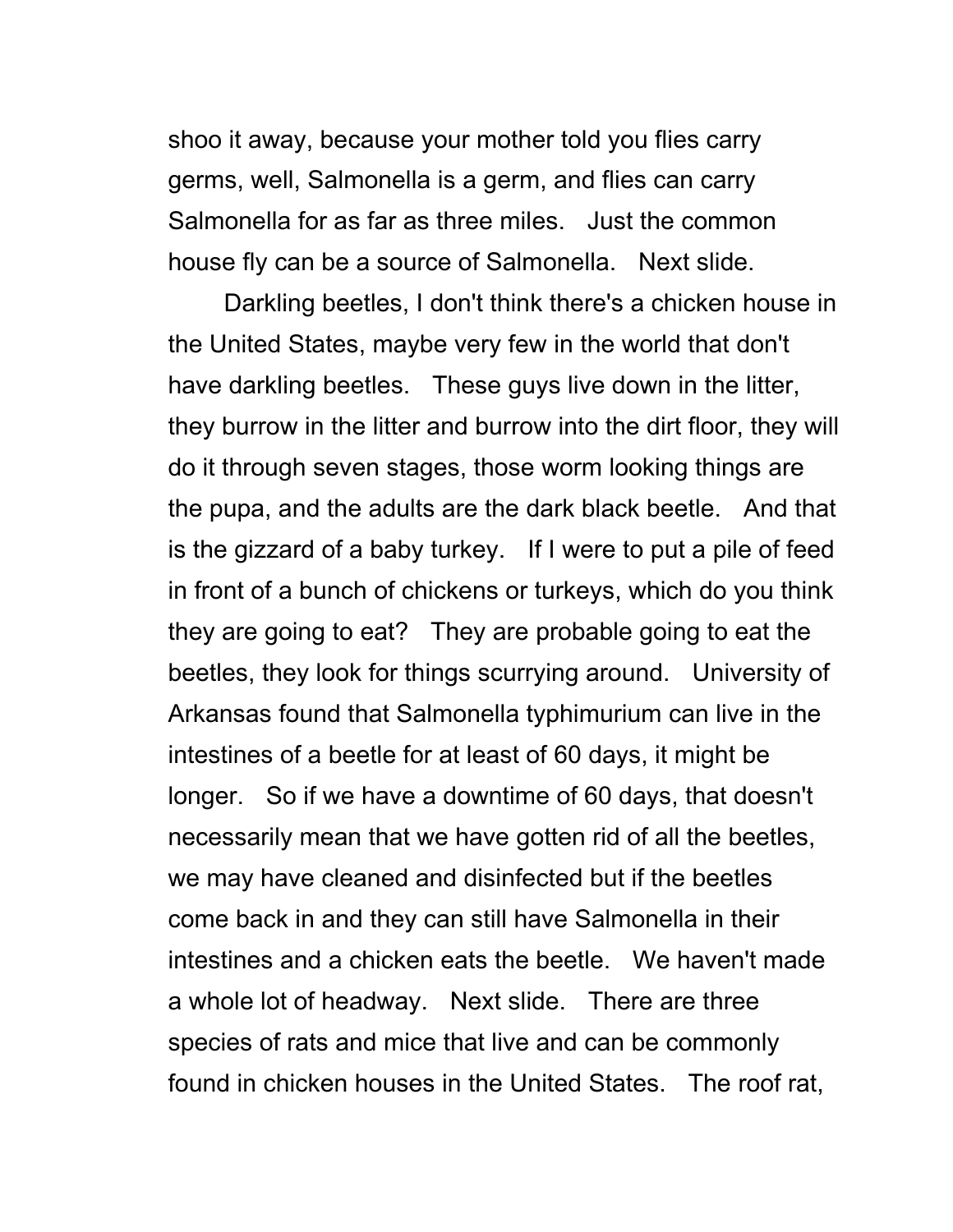the Norway rat, and the house mouse, understanding their behave and location and understanding which one you have in your poultry house will help you know how to control them. For example, the roof rat, where do you think they live? Up in the roof. They live in that false ceiling, they live in the insulation, they come down the wires suspending the feeders for water and eat and drink and go back up. Their feet never touch the ground. If I put rat bait all around the perimeter of my poultry house, are they going to kill roof rats? No, they never go there. We need to know what type of rodent we have infesting our poultry house to know how to properly eliminate them.

And it might be Norway rats on one farm, and another farm, five miles down the road, might be roof rats or it may be the house mouse. Next slide.

Kate Hayes, which she was working on her master's, was trying to understand that concept of how important it is to control rodents. So, around their breeder farms, they had bait stations, about it stations tin traps, the traps that catch them and don't let them get back out. She counted the numbers and she monitored the level of mice and as you can see, the number went up in the fall, came back down in the winter and spring, back up in the fall the next year, came back down. Why do you think the number of mice would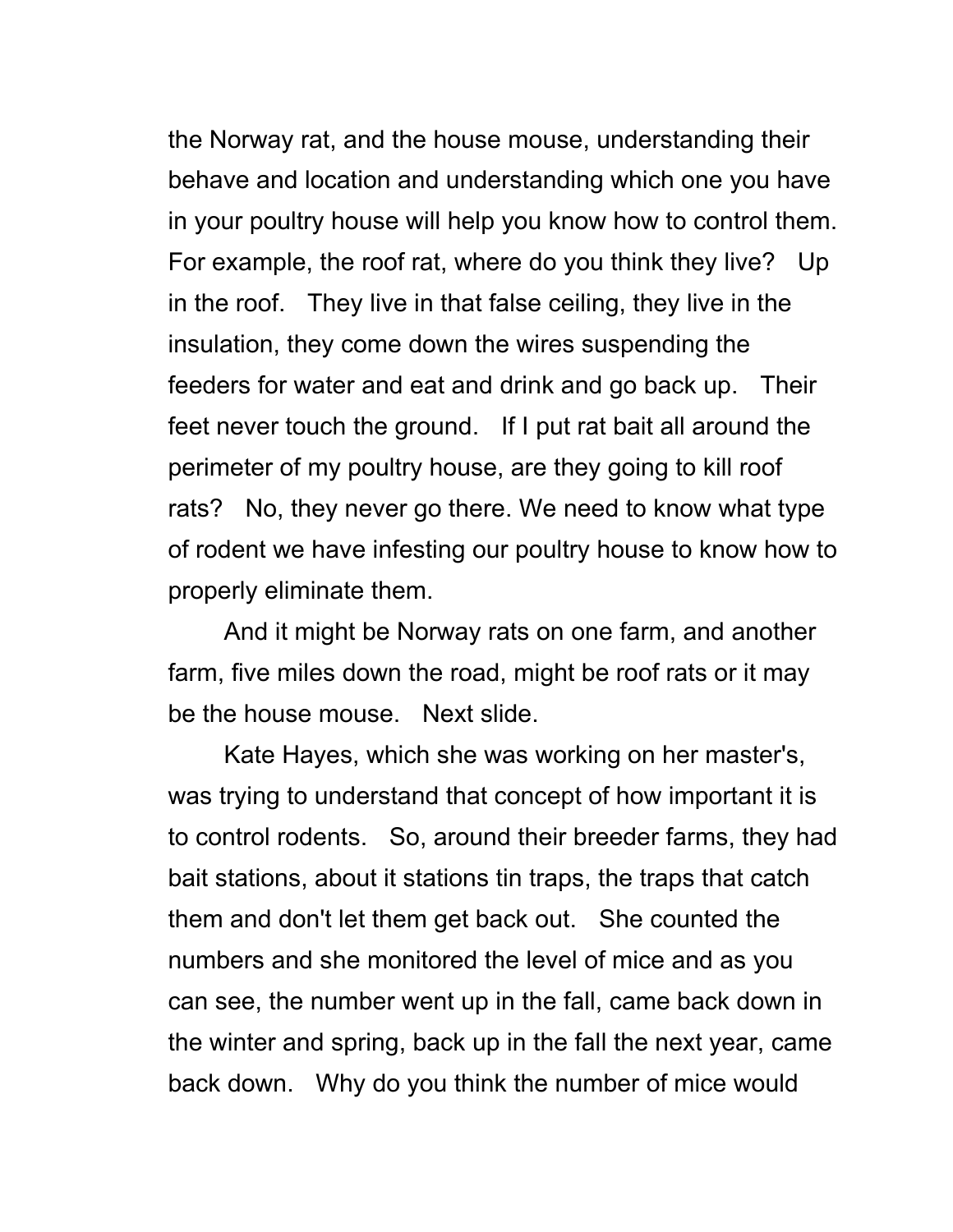come up in the fall? Why is it, we probable will see more mice inside of our poultry houses now than we did two months ago? It's because it's getting cool, they are looking for a warm place to eat and we are harvesting crops, when we do that, we disrupt their habitat and they look for a nice safe place, like a chicken house. Next slide.

So, Kate cultured the inside of those boxes and Salmonella levels inside of those boxes came up in the fall and went down in the winter. Back up in the fall, down in the winter. Where is Salmonella coming from in those bait boxes? From the mice. The mice are bringing Salmonella and are a big risk for us on all our farms. Next slide.

Cleaning and disinfecting. I didn't write this list as an exhaustive list; this is what you have to do. I wrote it as an example of things you can do, but I want to emphasize, whenever we clean out, let's say a broiler breeder house, we are going to take out the slats, remove the litter, blow down, maybe wash down, where do you think the mice went that were down under the slats living down in the droppings from the hens? They went away. When we take those slats out, they go away. Where do they go? Next door, they go in the woods, they go into the walls. Then when the house warms back up and everything is setback up again and there's food and water for them, where do you think they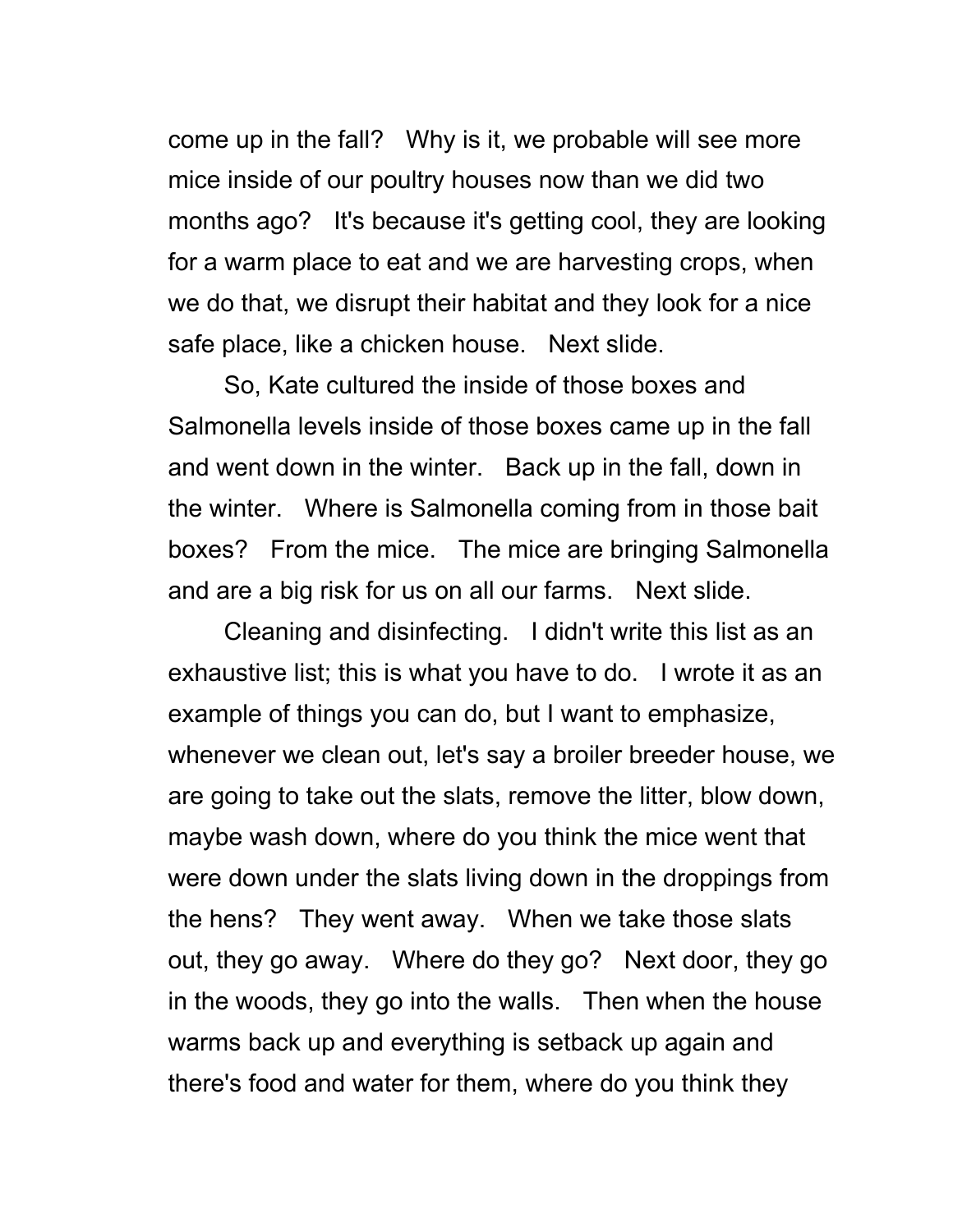come? They come right back in again. So, we want to bait for rodents the minute the birds leave the house. That way they are accustomed to eating and drinking and would replace it with bait and that helps reduce the risk of them running away and coming back again.

We want to have our insecticide as the last thing we do before we bring in litter. Why? Because those beetles are migrating away, same way, but we can't bait them in the way we do the rodents, but if we put a barrier of insecticide so as they come back in, they have to go through that barrier of insecticide, residual insecticide and it will kill them. That way we kill them before they come in and live and reproduce and infect our flocks. Next slide.

Feed. I have been involved in one large outbreak that was associated with feed. The initial introduction was by feed, but it wasn't maintained by the feed. So, feed can be a source of Salmonella. Especially for your breeders, it's important that we understand that and minimize the risk from the types of ingredients we use to pelleting our breeder feeds and the use of organic acids and formaldehyde products. So, I could spend a whole talk just talking about feed. So, keep in mind, though, that our feed source can be a source of Salmonella.

Next slide.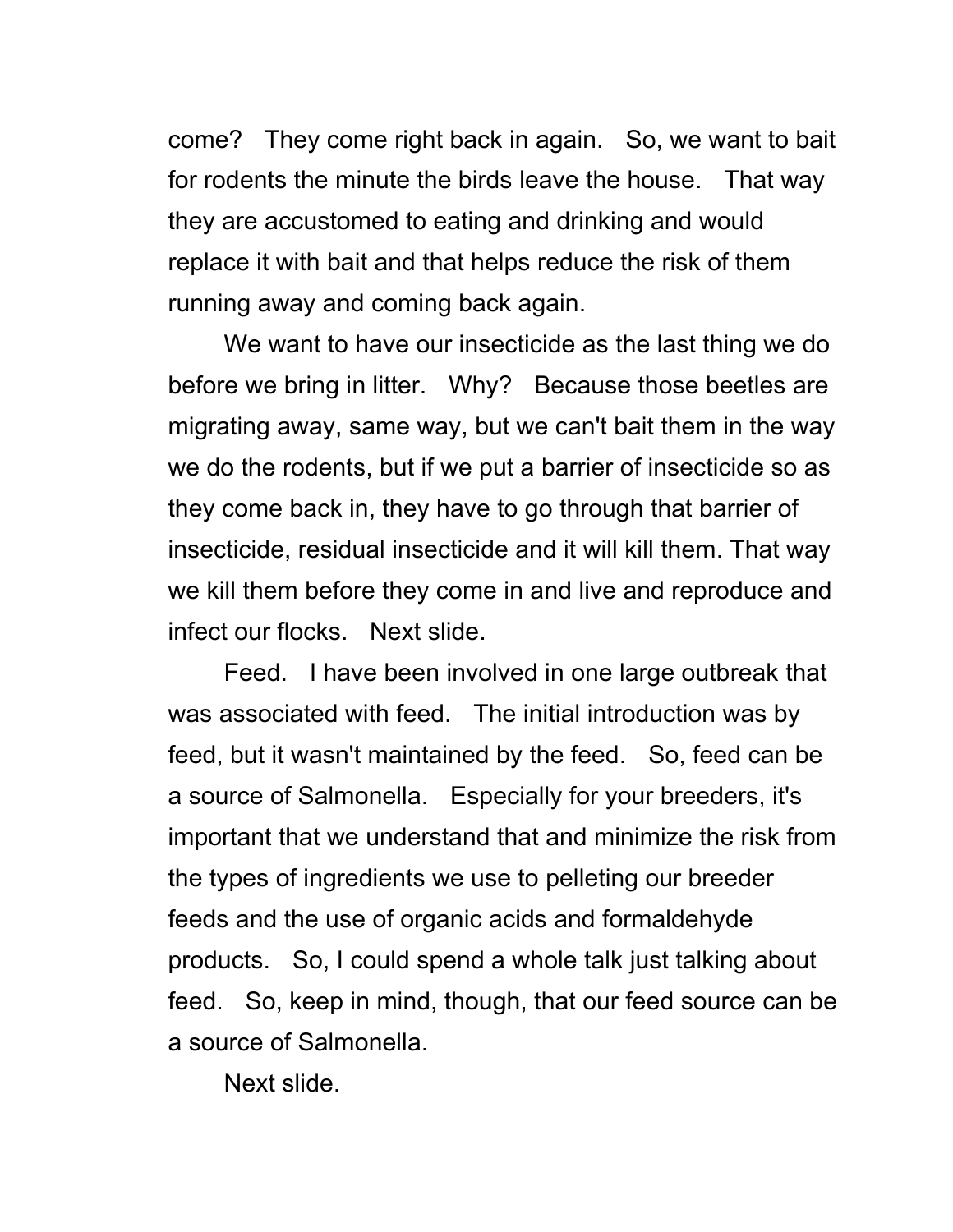Water. Birds drink twice as much water as they eat feed. So, if they eat one and a half pound of feed, they are going to drink three pounds of water. Or almost a half a gallon of water, per bird.

And if that water source has Salmonella in it, then they are going to drink Salmonella. But also if you look at that nipple drinker, even though water flows out, Salmonella can get up inside of those water lines, if you ever cut a water line and run your finger on the inside of it, that slippery slimy film is bio film and Salmonella makes bio film and Salmonella can live inside those water lines. So, chlorination and water disinfection is important for us as a Salmonella control program. It's even an easy thing to do. Next slide.

Last topic I will talk about is poultry litter. Like every living organism, Salmonella needs water to survive and reproduce. I did say there are some that can live in dry environments, but they won't reproduce. And if the water activity in the litter gets above 25 percent, that's enough water for Salmonella to reproduce. We want to try to keep water activity low. That will keep Salmonella from reproducing. It won't kill it, but it won't reproduce. Another thing about Salmonella, just like E. coli and some of the other pathogenic bacteria, they like an alkaline environment, high PH litter environment. We want to do things that we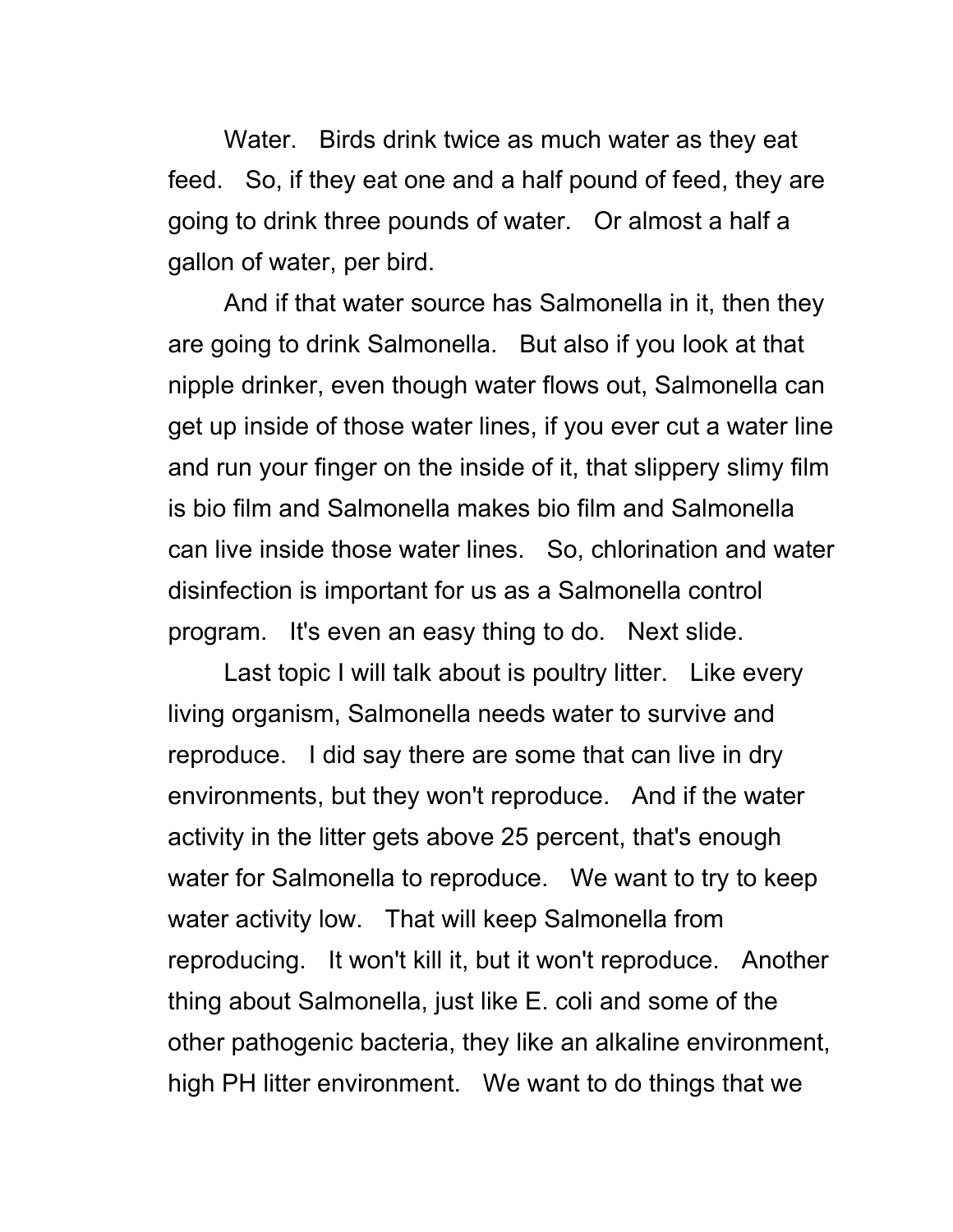drive the PH of the litter down and use products like propionic acid and aluminum sulfate to keep that PH low so it's less than a happy place for the Salmonella to survive and reproduce. With that I will be happy to turn over the program to Dr. Burden.

>> Thank you, Dr., as always that was very informative. The next part of this presentation is going to focus a lot on what you can do within the house to help mitigate Salmonella, I'm going to go ahead and apologize, this part I get really excited about. So, I'm going to try to speak slowly so that everybody can hear me, and I speak clearly. But so, we will just jump right in on this slide.

There are a few things that I like to do when I go into a chicken house, and that's actually to look around and see if we have got anything that doesn't belong there. So, one of my favorite pastimes is to go in at night or to go in with some of the people that work there and kind of see how they handle themselves inside the house. On this slide we actually have a picture of a pine ciscan and some of you may know that in 2009, there was a large surge of the pine ciscans in the eastern US. What happened there was a lot of those pine ciscans had some type of pullorum we do have some birds, there was a American gold finches that died in 1998 because of Salmonella so there are those wild birds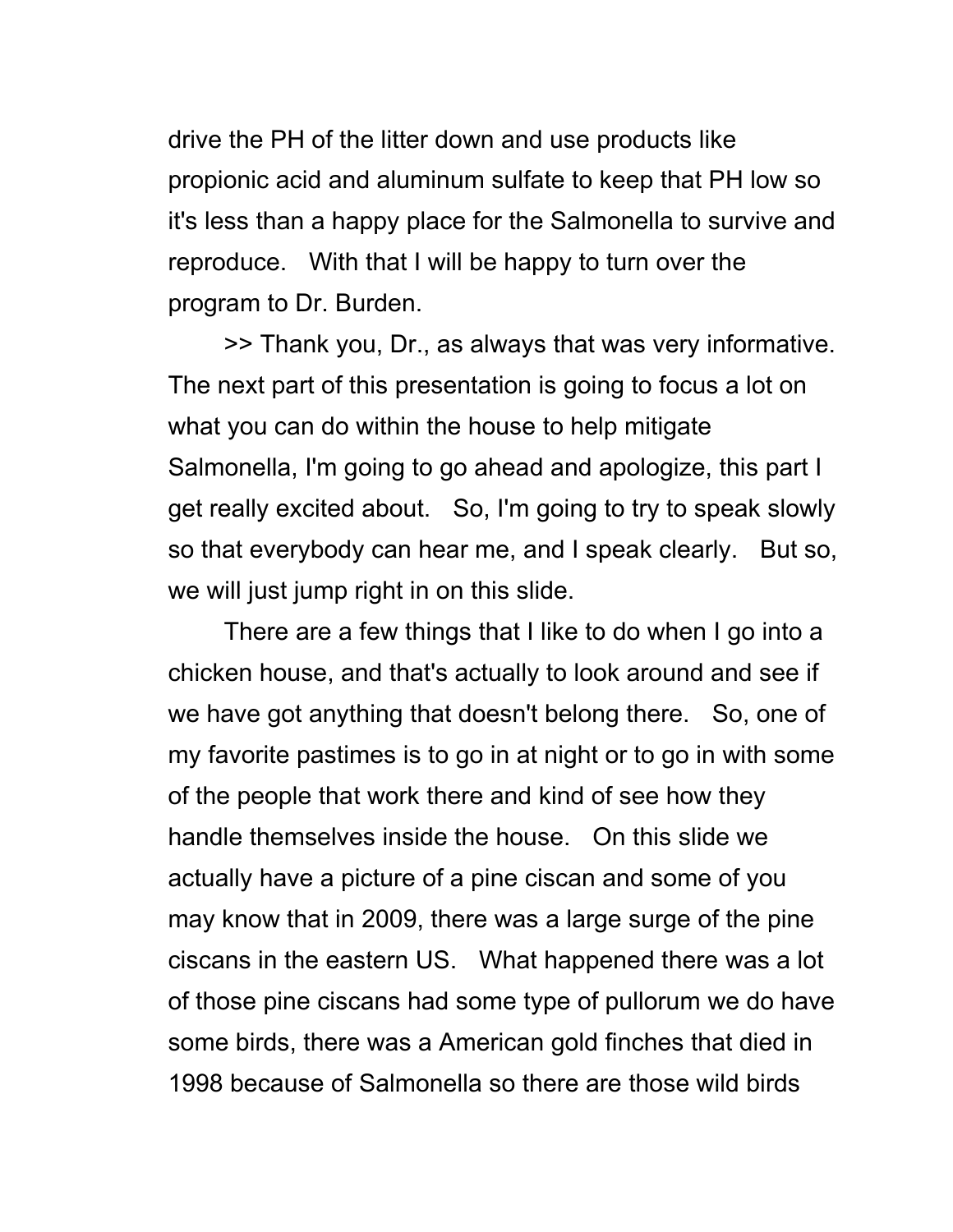and song birds that can get into the house and wreak havoc. Just a few things that I have seen in houses and all them can carry Salmonella, I have actually seen pets walking through houses with owners, I have seen dogs that are used as retrievers, almost, to find dead birds in the house. I have seen cats that have been used for rodent control. And that's, while a cat might actually be able to catch some mice, that's kind of frowned upon, because it's really hard to swab a cat's rear end to make sure that they aren't carrying Salmonella. That's always a fun time to try to swab a cat's rear end. The other thing that we have seen, I have seen a skunk in a house, early morning, that was kind of weird, armadillos, sparrows and finches. Next slide, please, ma'am.

So a few other things that I have seen, I have seen snakes, I have seen multiple robins that are usually nesting on the eaves of the house on the outside and on the fans and grills and stuff like that. I have seen pigeons, a lot of us know that, or if you didn't know, pigeons can also carry Salmonella and spread it around. A lot of the times it's Salmonella typhimurium they have but there can be other Salmonellas as well. Just like Dr. Hofacre was saying, mice and rats throughout the house, you will see different times. I have seen a lot of them when you clean out a house, they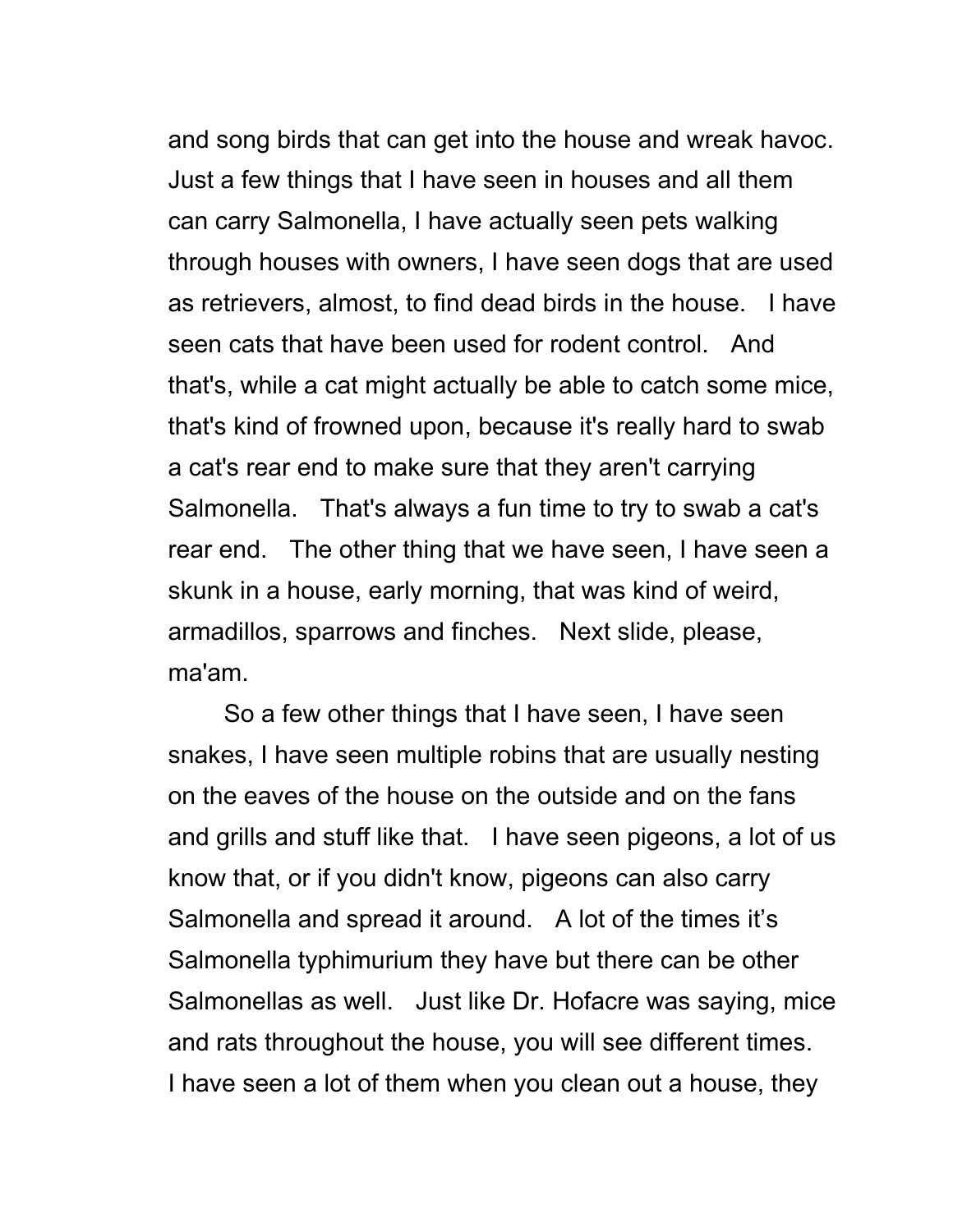run to the house next door or run to the house across the street so that they can continue to eat and feel safe in the chicken house. So, baiting before you actually clean out is a great idea to keep those mice and rats from moving. Next slide.

So, some of the things you can actually do when you are talking about a commercial poultry house is, you can go in and you can either go in at night or go in during the day and make sure that all the lights are off, it's not bright in there, and you can see where light is leaking through in the house.

So if you have got a curtain sided house, which some of our older houses are like that, the houses in the Midwest and out west are still like that, that poses a large opportunity for things to get into the house because you got a curtain sided house instead of a solid wall house. You can see if there's any light that is actually coming through into the house. That's where you need to pay attention to make sure that this wildlife is not getting in.

The last thing that you could do is, look at structural problems for the house itself. Next slide.

So, what we mean by structural problems is, with our older houses or areas where erosion is prevalent, you might see that, some of your foundation is starting to get exposed.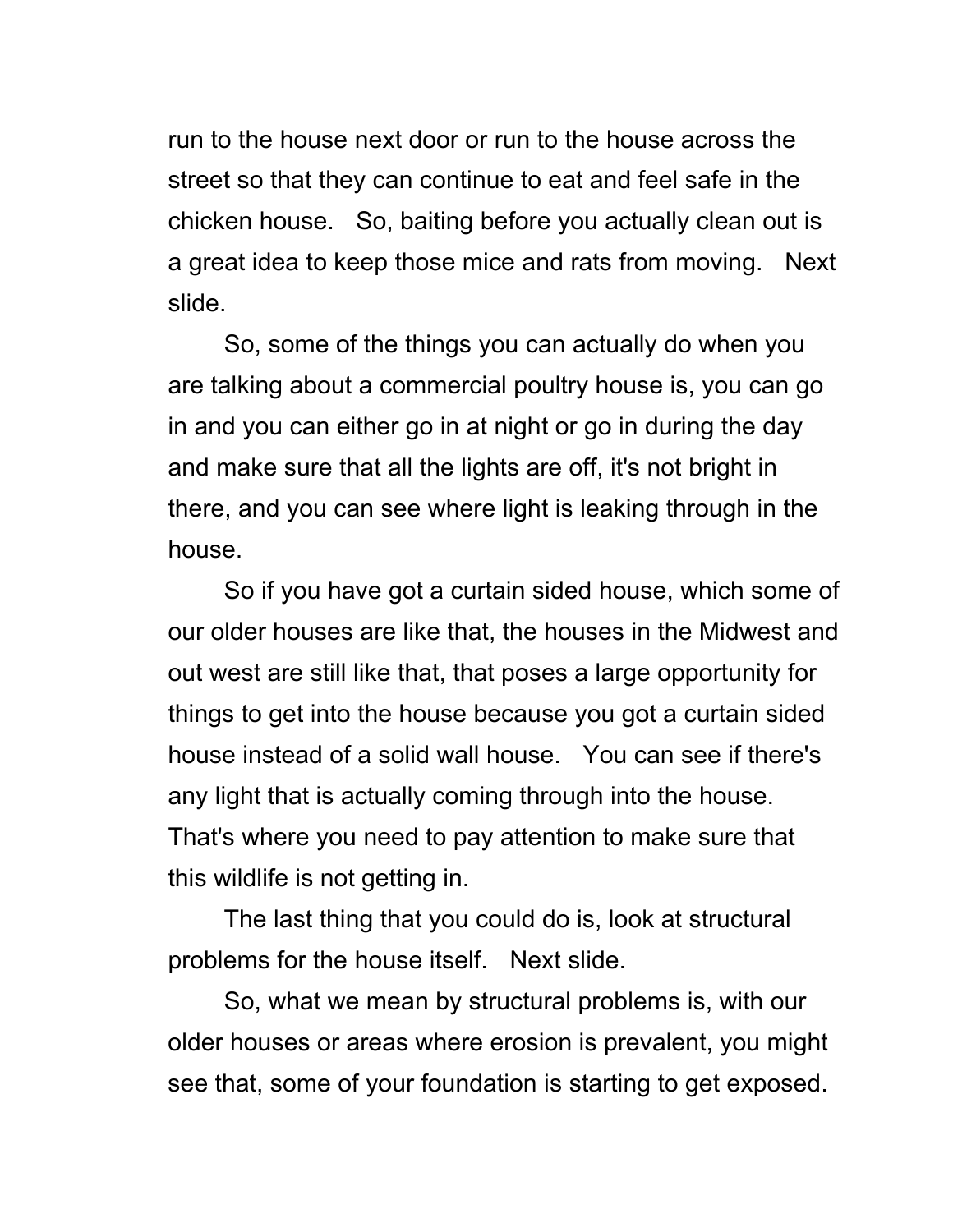Make sure that there's no holes down in the foundation or cracks in the foundation for animals to get in. The further away vegetation is, the less likely you are going to have a habitat or place for snakes, rats, or mice to hide in. If you put a little bit of gravel out there or concrete pad to keep that vegetation away or keep the grass cut really short, you can help deter pests from making their way into the house. You also need to make sure that you know where your biosecurity areas start and make that evident so you are not actually bringing in your pets or not actually bringing in pests that don't need to be in there.

One of the things that you need to pay attention to on the outside of the house, this goes for the backyard because they experience it as well as well, you need to make sure that there's no wild birds that are hanging out in the eaves of your house. You need to look, if you see any robins' nests, see any sparrows, pigeons, make sure you do something to keep the wild birds off the sides of your house. Next slide.

So, some of the things that we can do to actually prevent Salmonella from infecting your poultry, it has to do with your equipment, shoes, and clothing. If you have got residual bacteria from a previous swab, the Salmonella can actually be found in that fecal material and that dust material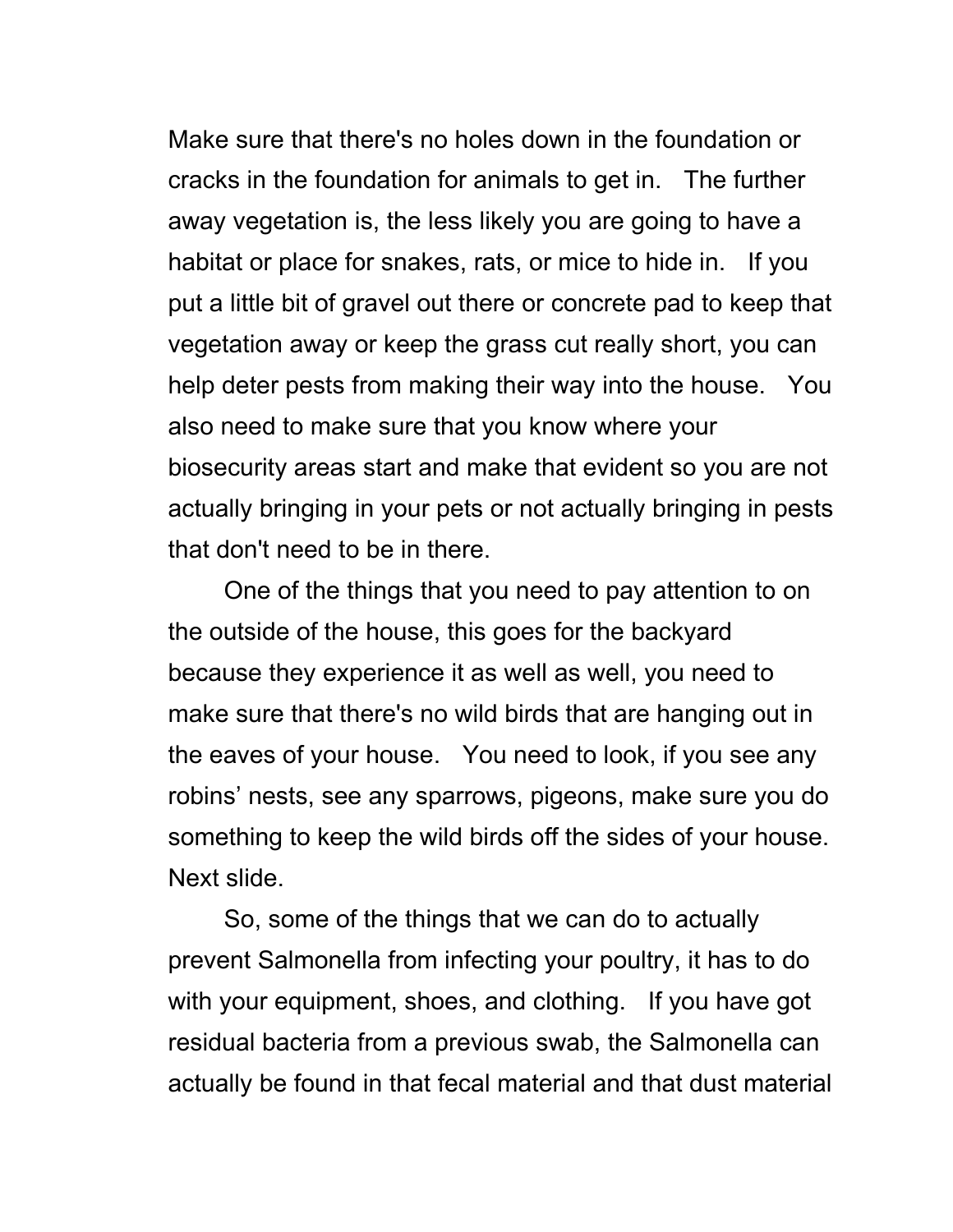that's still in that house. You need to try to clean the surfaces before the disinfectants are applied. This helps to improve the efficiency or the effectiveness of the disinfectant. Going back to what Dr. Hofacre told us, we need to do some sort of the cleaning before the disinfectant. And the equipment and clothing, if you are using the same between multiple houses, you can increase the production from one house to the next. Next slide.

Another thing to think about is actually how you are going to handle dead birds in the house. So, your mortality and morbidity, the dead birds you all should remove them in a timely manner and dispose of them appropriately. Carcasses can serve as a reservoir for Salmonella and can infect all the other birds in the house. Personnel should try to work from the healthiest birds or the youngest birds to the sicker or older birds to reduce the potential for spread. Know the status of your spike males, your replacement hens or your replacement pullets and if you are working exclusively in Turkey operations, you need to know if the semen you are using for artificial insemination is contaminated prior to bringing it into the house. Next slide.

One of the biggest things that you can do is, you can actually rely a lot on training. So, are you training the people that work on your farm? They should all be trained,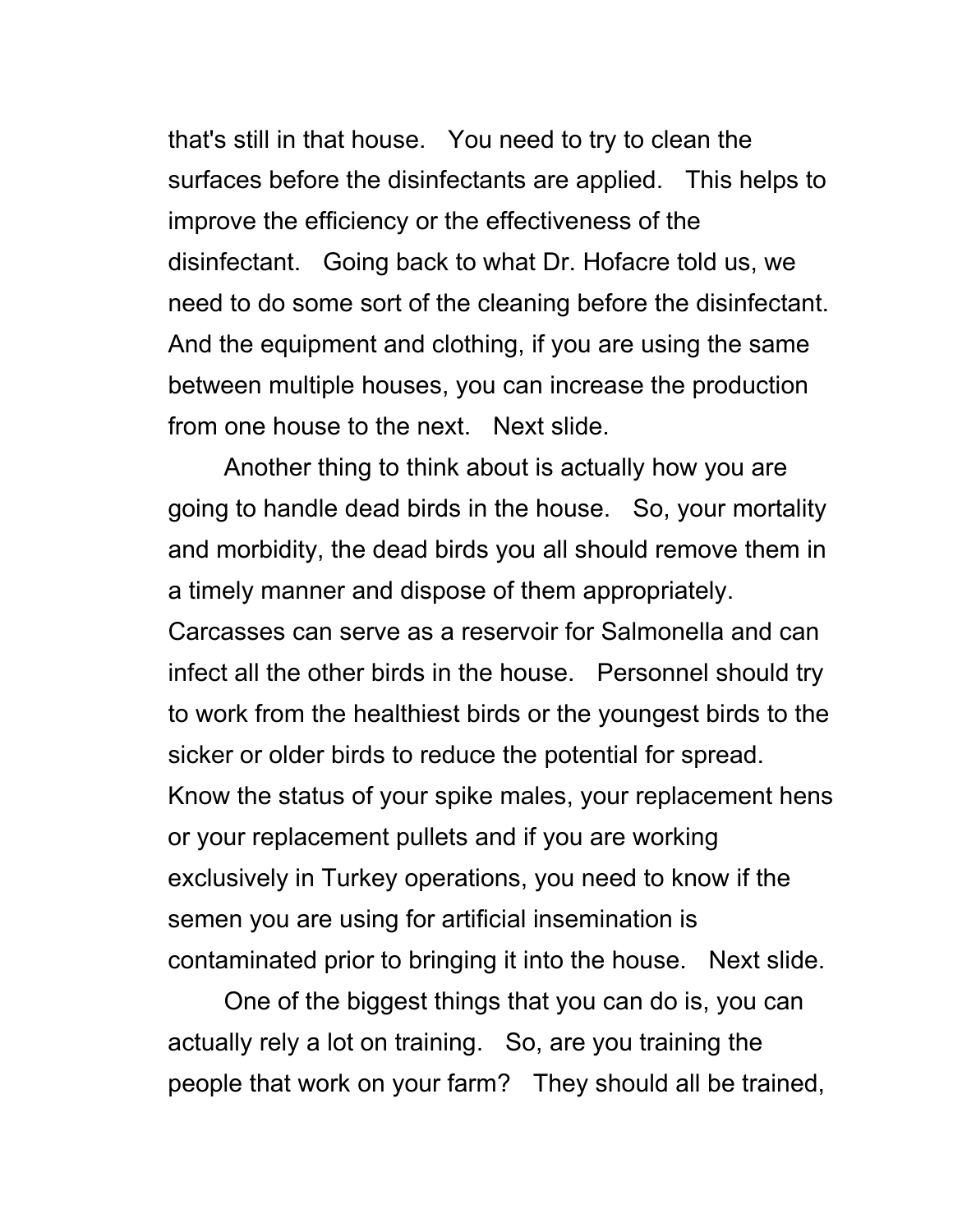and they should adhere to standard operating procedures. Usually the standard operating producers are created by identifying potentially risky situations such as the business. Does this person have birds at home? Make sure they don't have the dangerous contact or those high-risk contacts. Sometimes we will see that people will have pet birds at home and they don't tell their employers and they will actually bring something into the chicken house. Well that's super risky. The 14 biosecurity principles can help producers identify these potential areas of risk. Next slide, please.

So basically, when we are talking about Salmonella, and we are talking about biosecurity, biosecurity is a supplementary measure to keep diseases out of the house but is also a method to keep other houses from getting a disease. Mainly for Salmonella, we are talking about birds that might already have it so your biosecurity will actually help reduce introduction of new Salmonella serotypes and will keep your neighbors from getting your Salmonella.

Next slide, please.

Now I'm going to turn it back over to my colleague, Dr. Gaines and he will talk more about the biosecurity resources that are available from USDA APHIS.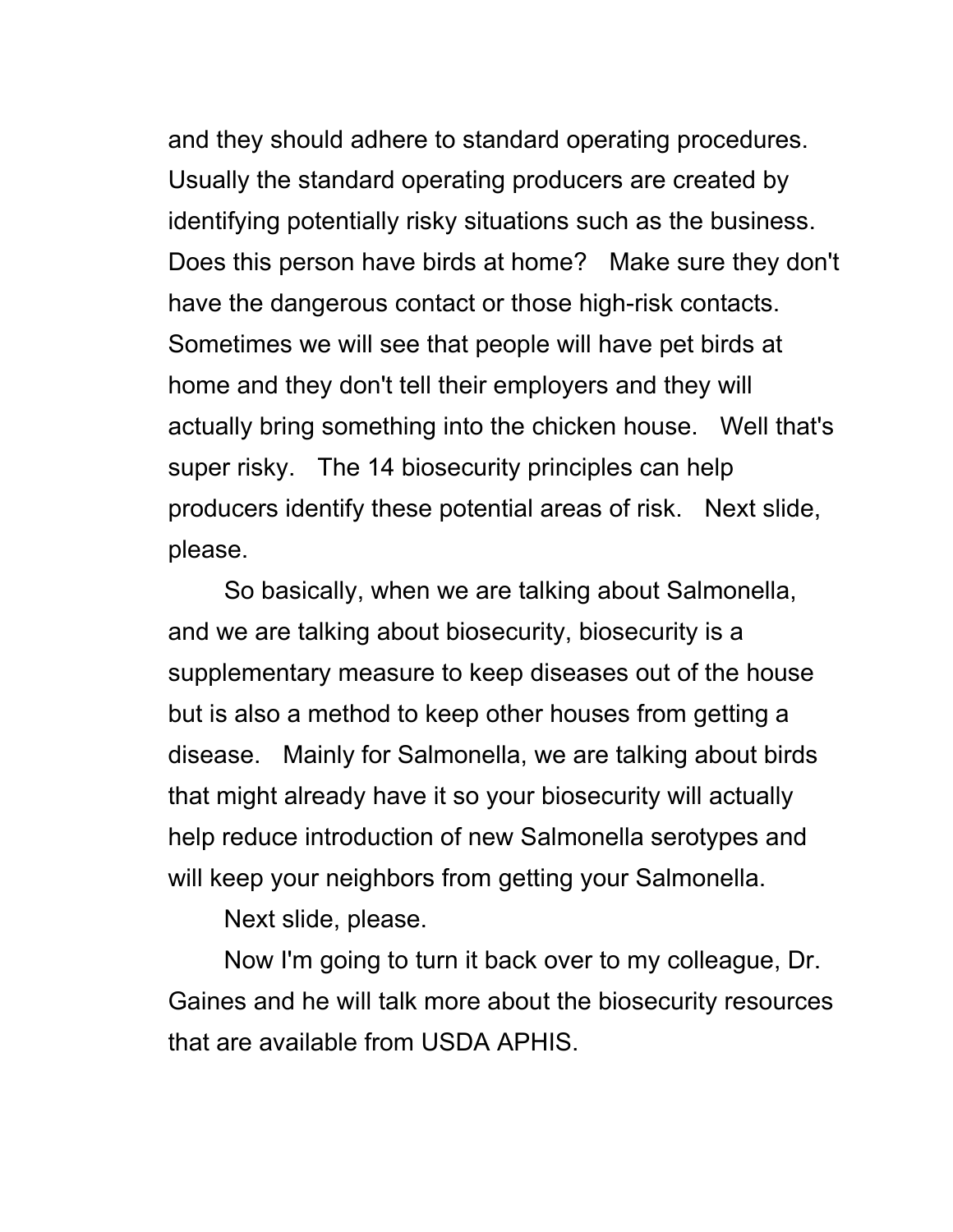#### New Resources from USDA

TAYLOR GAINES: Thank you, Dr. Burden and Dr. Hofacre. I will conclude our presentation with an overview of the resources available through USDA APHIS that will help you implement some of the biosecurity practices that we have discussed here today.

APHIS veterinary services have developed a library of checklists that provide practical tips and recommendations, we encourage you to visit the Defend the Flock website to view and download these materials. All the checklists are available in multiple languages including Spanish, Chinese, Vietnamese, and Tagalog. On our website you will find lots of free tools including recordings of prior webinars, newsletters and videos and other resources, we are excited to announce the Defend the Flock calendar is back for 2021. To order, please visit bit.ly/APHIS\_publications and search for PA-2261. You can also go to our home page and submit a photo for a future calendar. APHIS has also created social media content to help promote biosecurity, infographics covering many of the best practices that we covered here today are available in English and Spanish. We hope that you will share these with your colleagues and fellow poultry keepers on Facebook, Twitter, Instagram, and other social media channels to make sure people are using